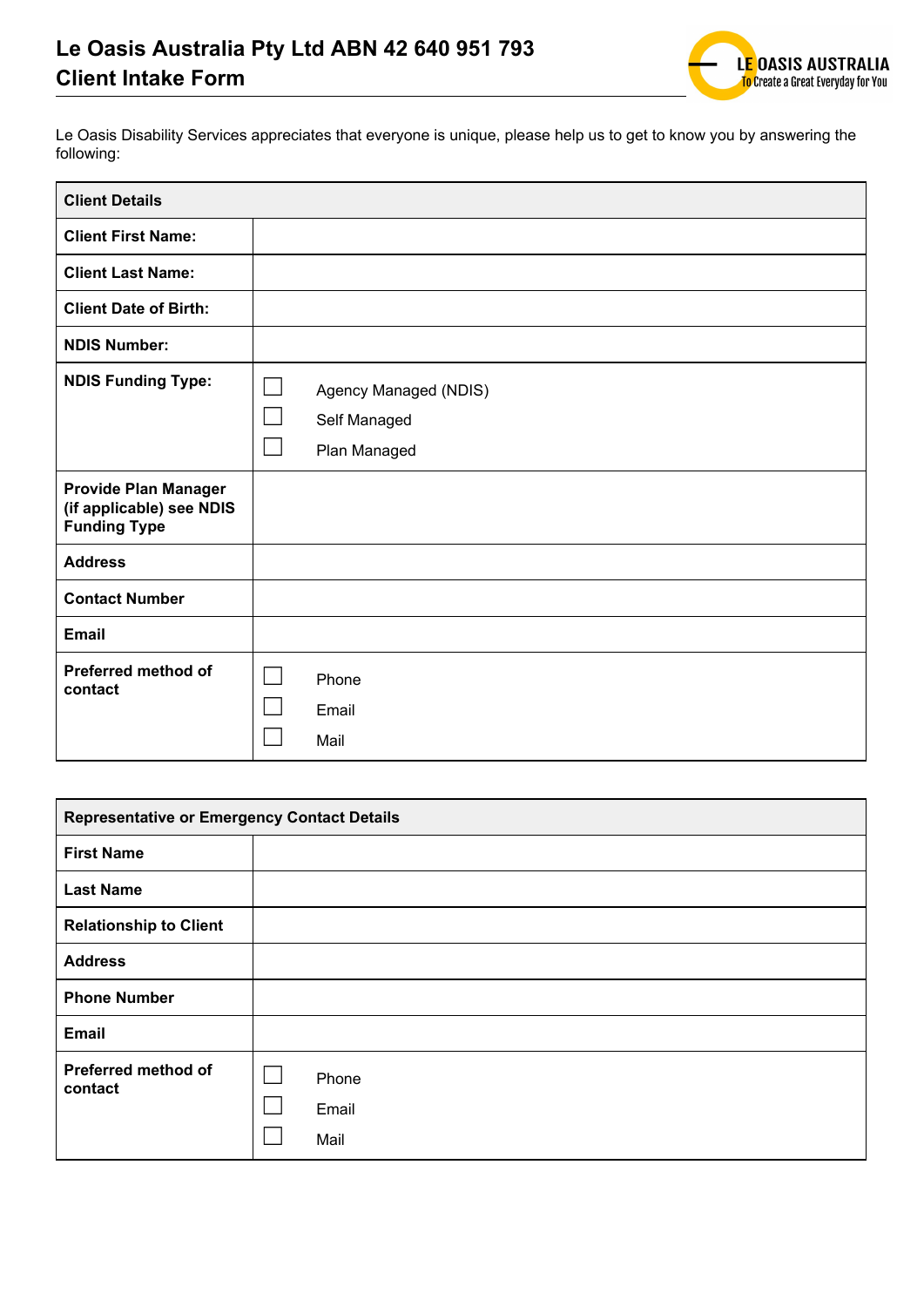

| <b>About the Client</b>                                                                                    |                                                                                                                                               |
|------------------------------------------------------------------------------------------------------------|-----------------------------------------------------------------------------------------------------------------------------------------------|
| <b>Living Situation</b>                                                                                    | $\mathcal{L}_{\mathcal{A}}$<br>Own home (alone)<br>Own Home (with family)<br>Supported Accommodation<br>$\mathbb{R}^n$<br>Temporary<br>Other: |
| <b>Aboriginal or Torres</b><br><b>Strait Islander descent?</b>                                             | Yes<br>No                                                                                                                                     |
| Does the Client have a<br>current Behavioural<br><b>Support Plan</b>                                       | Yes<br>No                                                                                                                                     |
| <b>Primary Formal</b><br><b>Diagnosis</b>                                                                  |                                                                                                                                               |
| <b>Secondary Formal</b><br><b>Diagnosis</b>                                                                |                                                                                                                                               |
| Does the Client have<br>any allergies? If yes<br>please provide below                                      |                                                                                                                                               |
| Please provide all<br>medical diagnosis and<br>medicine that may<br>affect the support<br>provided         |                                                                                                                                               |
| Please provide the<br>name and contact<br>number for Client's<br><b>Doctor</b>                             |                                                                                                                                               |
| Please disclose any<br>legal issues that may<br>affect service eg.<br><b>Apprehended Violence</b><br>Order |                                                                                                                                               |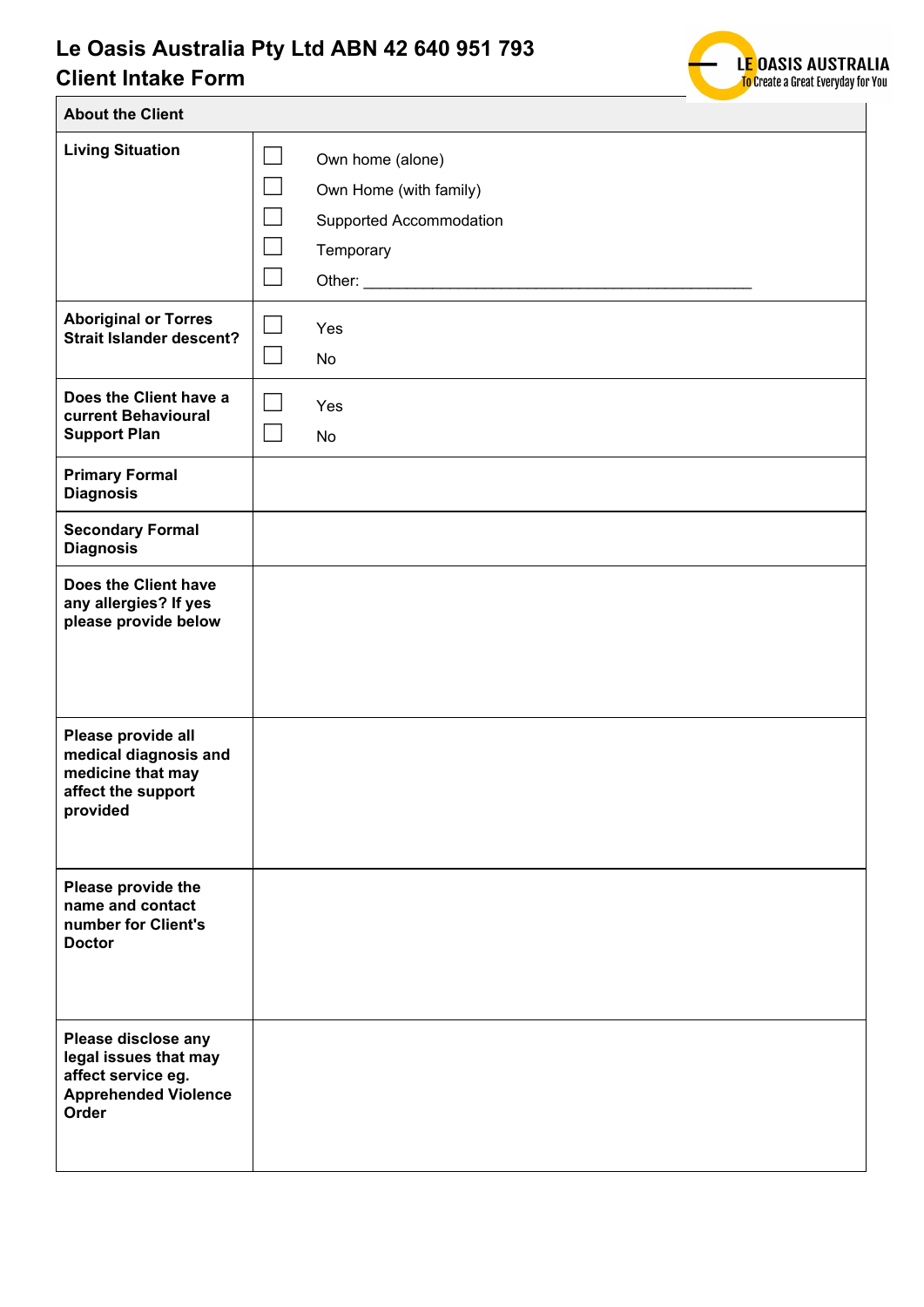

| Communication                                                                |                                                     |
|------------------------------------------------------------------------------|-----------------------------------------------------|
| <b>Type</b>                                                                  | Verbal<br>Non-Verbal<br>Communication aids required |
| Is the Client of a<br>culturally or<br>linguistically diverse<br>background? | Yes<br><b>No</b>                                    |
| <b>Languages Spoken</b>                                                      | English                                             |
| Is an Interpreter<br>required?                                               | <b>No</b><br>Hearing Impaired<br>Language           |

| Consent                                                      |                                                                                                       |
|--------------------------------------------------------------|-------------------------------------------------------------------------------------------------------|
| Does the Client consent<br>to participating in and<br>use of | Photos for Goal Data<br><b>Photos for Social Media</b><br>Photos for the website<br>None of the above |

| <b>Dietary Requirements</b>       |                                                                      |           |
|-----------------------------------|----------------------------------------------------------------------|-----------|
|                                   | I have the following allergies/intolerances and my favourite food is |           |
| No dietary<br>requirements        | <b>Yes</b>                                                           | <b>No</b> |
| Vegetarian                        | <b>Yes</b>                                                           | <b>No</b> |
| Vegan                             | <b>Yes</b>                                                           | <b>No</b> |
| I am allergic to<br>(please list) |                                                                      |           |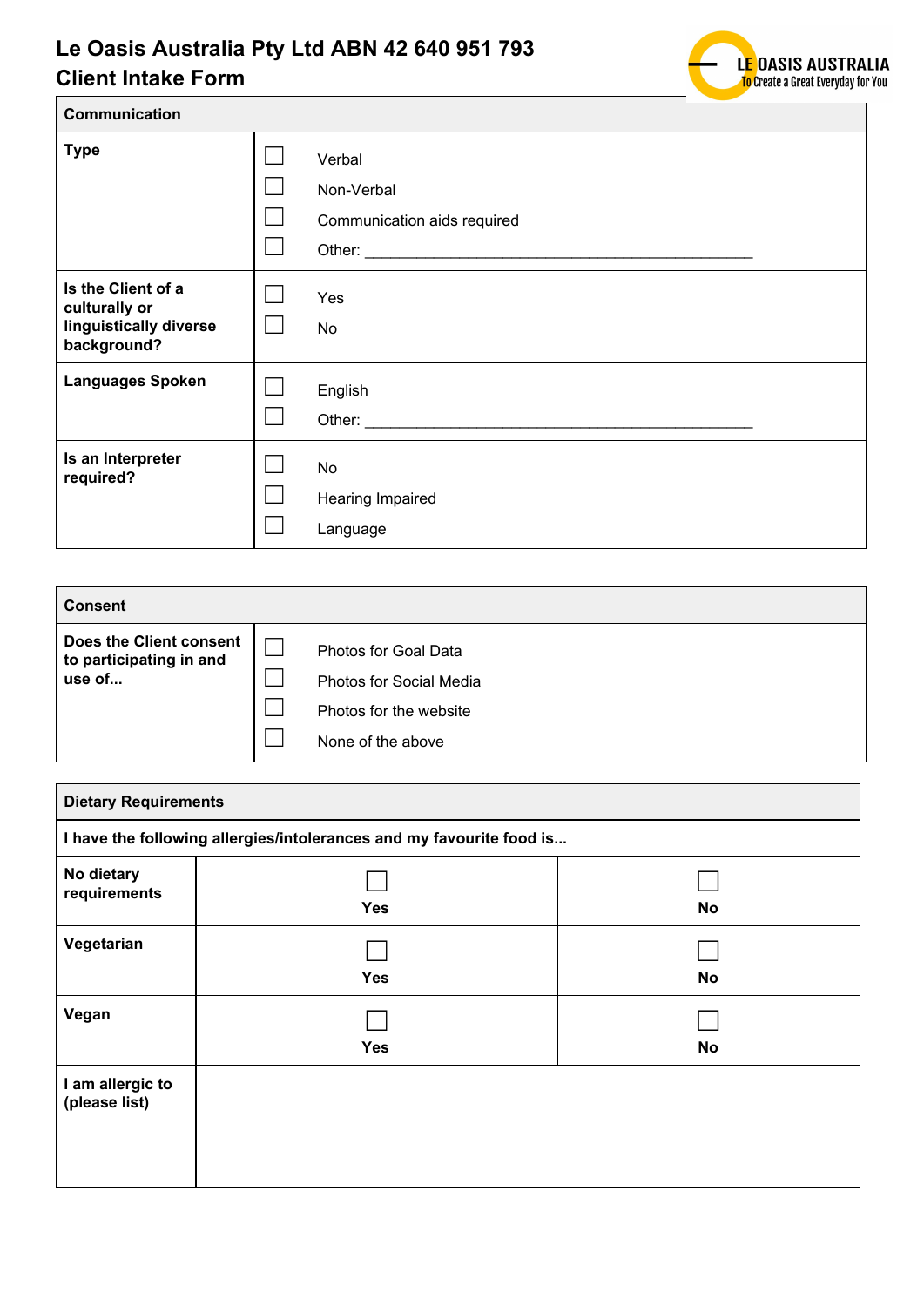

| I am unable to<br>eat<br>(sensory/intoler<br>ances) |                                                                                                                        |
|-----------------------------------------------------|------------------------------------------------------------------------------------------------------------------------|
|                                                     |                                                                                                                        |
| <b>My favourite</b><br>food is                      |                                                                                                                        |
|                                                     | Le Oasis Disability Services can assist me during mealtimes by                                                         |
|                                                     | I can identify what foods are safe for me to eat (if required due to allergy or dietary<br>requirements).              |
|                                                     | If I have a food allergy, I have provided Le Oasis Disability Services with a management plan.                         |
|                                                     |                                                                                                                        |
|                                                     | If required I will bring any medications to assist me with my allergy and have completed the<br>relevant medical forms |

| <b>Mental Health</b>                                                                                                  |                                     |  |                                                                                                          |  |
|-----------------------------------------------------------------------------------------------------------------------|-------------------------------------|--|----------------------------------------------------------------------------------------------------------|--|
|                                                                                                                       | I have/experience                   |  |                                                                                                          |  |
|                                                                                                                       | Depression                          |  | Anxiety                                                                                                  |  |
|                                                                                                                       | Psychosis                           |  | Schizophrenia                                                                                            |  |
|                                                                                                                       | <b>Bipolar</b>                      |  | Other                                                                                                    |  |
| I would like Le Oasis Disability Services to help me<br>manage this by                                                |                                     |  |                                                                                                          |  |
| My triggers may include                                                                                               |                                     |  |                                                                                                          |  |
| I am supported/linked with the following<br>organisations who assist me<br>(Please supply relevant management plans.) |                                     |  |                                                                                                          |  |
|                                                                                                                       | management plans to help me manage. |  | I have received medical support to assist me and Le Oasis Disability Services has a copy of any relevant |  |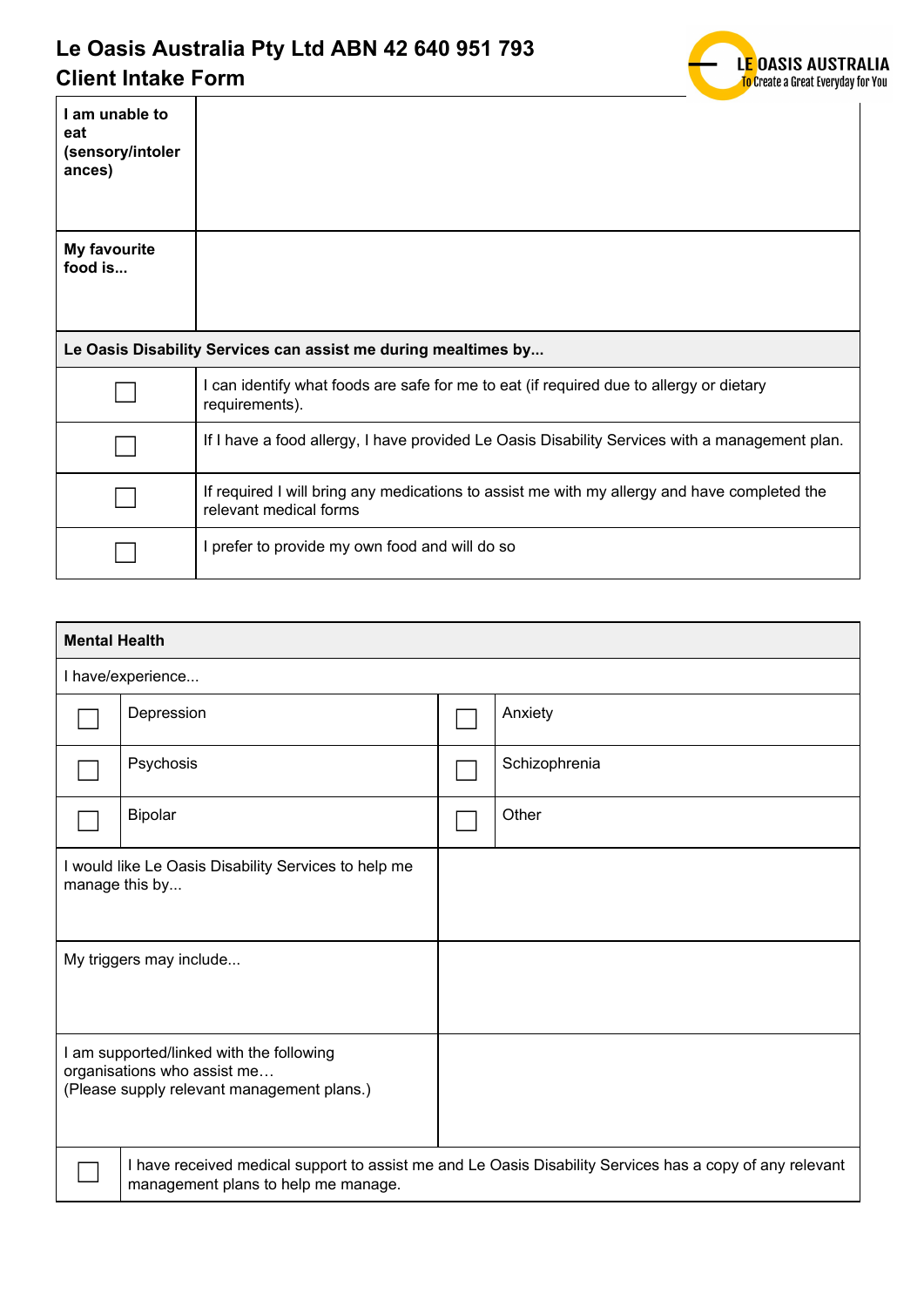

|                                                                                                            | <b>Physical Health</b>                                                 |  |                         |  |  |
|------------------------------------------------------------------------------------------------------------|------------------------------------------------------------------------|--|-------------------------|--|--|
| I have                                                                                                     |                                                                        |  |                         |  |  |
|                                                                                                            | <b>Diabetes</b>                                                        |  | Sleep Apnoea            |  |  |
|                                                                                                            | Epilepsy                                                               |  | Dietary Needs           |  |  |
|                                                                                                            | Asthma                                                                 |  | <b>Blood Disorders</b>  |  |  |
|                                                                                                            | Visual Impairment                                                      |  | Hearing Impairment      |  |  |
|                                                                                                            | Cognitive Impairment                                                   |  | <b>Heart Conditions</b> |  |  |
|                                                                                                            | Allergies to:                                                          |  |                         |  |  |
|                                                                                                            | Other:                                                                 |  |                         |  |  |
|                                                                                                            | I would like Le Oasis Disability Services to help me<br>manage this by |  |                         |  |  |
| Please supply Le Oasis Disability Services with relevant management plans prior to commencing<br>programs. |                                                                        |  |                         |  |  |

| <b>Practical Support Needs</b>                                  |                           |                      |                              |  |
|-----------------------------------------------------------------|---------------------------|----------------------|------------------------------|--|
| Check the boxes which best represent you and your support needs |                           |                      |                              |  |
| <b>Behaviour</b>                                                | I can do<br>independently | I need a little help | I cannot do<br>independently |  |
| <b>Traffic awareness</b>                                        |                           |                      |                              |  |
| Staying with the group                                          |                           |                      |                              |  |
| Communicating appropriately                                     |                           |                      |                              |  |
| Looking after property                                          |                           |                      |                              |  |
| Being aware of personal space                                   |                           |                      |                              |  |
| Keeping my hands to myself                                      |                           |                      |                              |  |